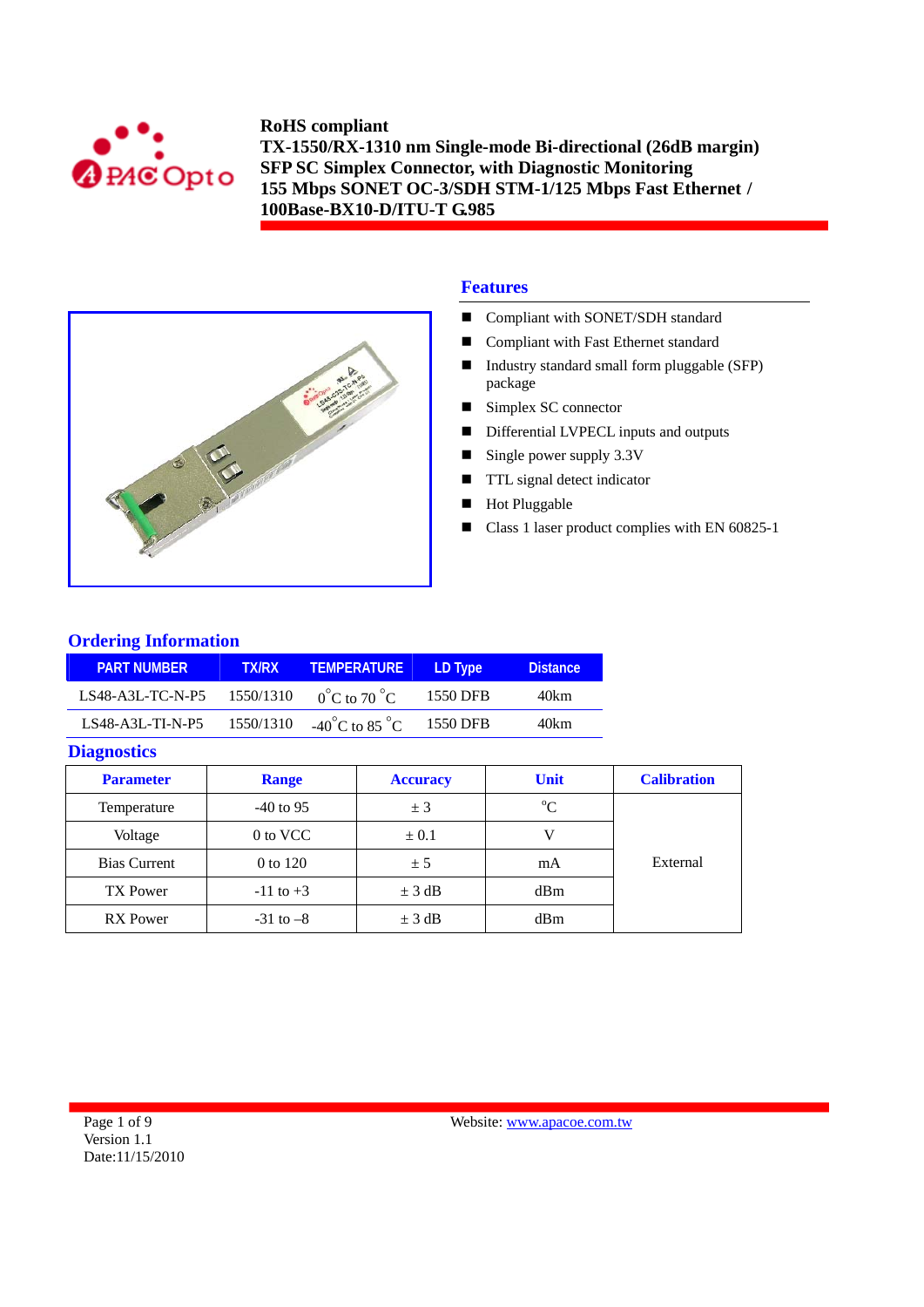

## **Absolute Maximum Ratings**

| <b>PARAMETER</b>         | <b>SYMBOL</b>  | <b>MIN</b>    | <b>MAX</b> | <b>UNITS</b> | <b>NOTE</b> |
|--------------------------|----------------|---------------|------------|--------------|-------------|
| Storage Temperature      | $T_S$          | $-40$         | 85         | $^{\circ}C$  |             |
| Supply Voltage           | Vcc            | $-0.5$        | 4.0        | v            |             |
| Input Voltage            | $V_{I\!N}$     | $-0.5$        | Vcc        | v            |             |
| <b>Output Current</b>    | I <sub>o</sub> | $\frac{1}{2}$ | 50         | mA           |             |
| <b>Operating Current</b> | $I_{OP}$       | $- - -$       | 400        | mA           |             |

### **Recommended Operating Conditions**

| <b>PARAMETER</b>                  | <b>SYMBOL</b>     | <b>MIN</b> | <b>MAX</b> | <b>UNITS</b> | <b>NOTE</b> |
|-----------------------------------|-------------------|------------|------------|--------------|-------------|
|                                   |                   | $\theta$   | 70         | $\circ$      |             |
| <b>Case Operating Temperature</b> | $I_C$             | $-40$      | 85         | $\circ$      |             |
| <b>Supply Voltage</b>             | <i>Vcc</i>        | 3.1        | 3.5        |              |             |
| <b>Supply Current</b>             | $I_{TX} + I_{RX}$ | ---        | 200        | mA           |             |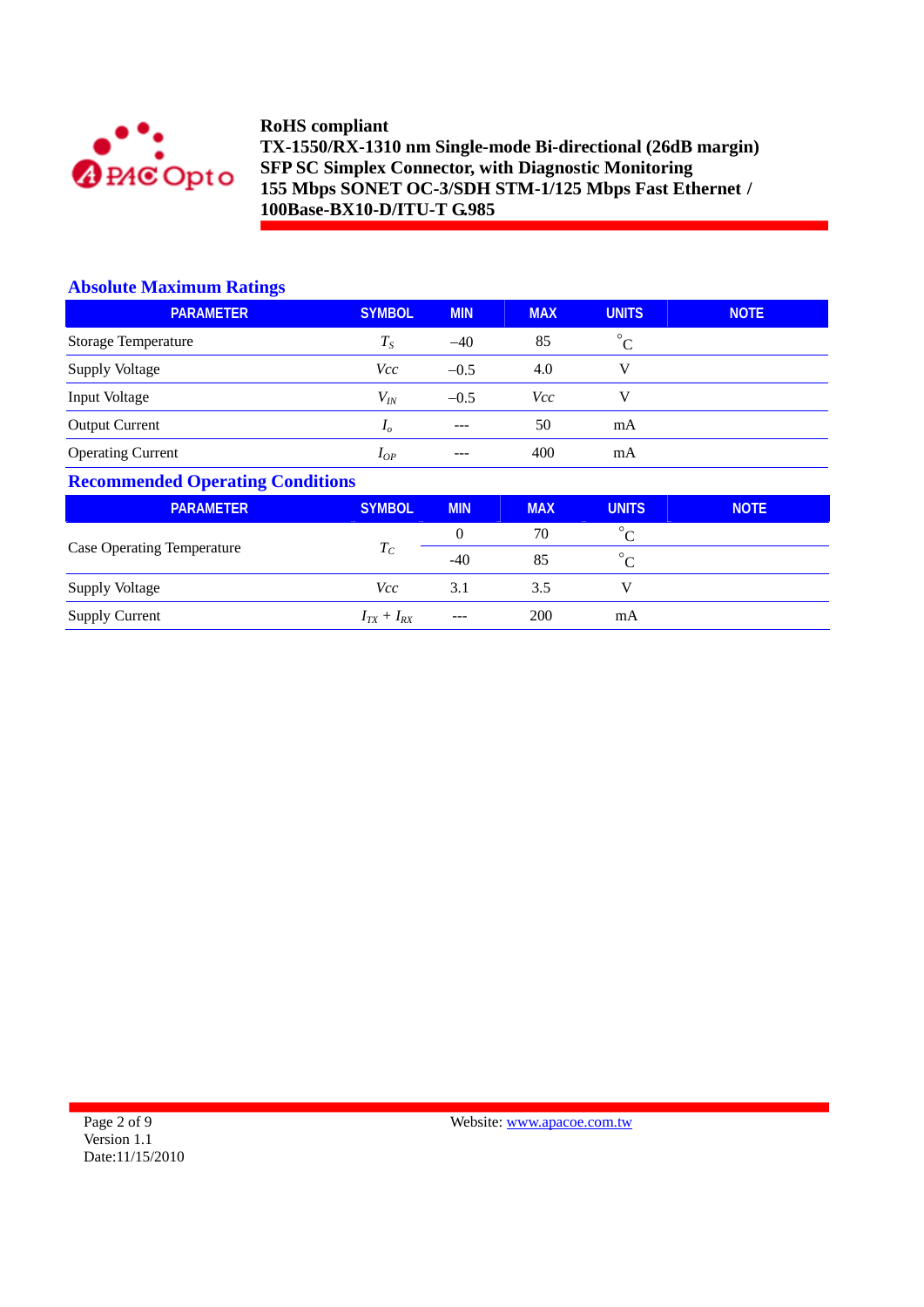

## **Transmitter Electro-optical Characteristics**

# *Vcc* = 3.1 V to 3.5 V,  $T_c$  = 0<sup>°</sup>C to 70<sup>°</sup>C (-40<sup>°</sup>C to 85<sup>°</sup>C)

| $\mathbf{r} \mathbf{u} - \mathbf{v} \mathbf{u} + \mathbf{w} \mathbf{v} \mathbf{v}$ $\mathbf{v} \mathbf{u} + \mathbf{v} \mathbf{v} \mathbf{v}$ to $\mathbf{v} \mathbf{v} + \mathbf{v} \mathbf{v}$<br><b>PARAMETER</b> | <b>SYMBOL</b>                      | <b>MIN</b> | TYP. | <b>MAX</b> | <b>UNITS</b> | <b>NOTE</b>                                                                 |
|----------------------------------------------------------------------------------------------------------------------------------------------------------------------------------------------------------------------|------------------------------------|------------|------|------------|--------------|-----------------------------------------------------------------------------|
| <b>Output Optical Power</b><br>$9/125 \ \mu m$ fiber                                                                                                                                                                 | $P_{out}$                          | $-8$       |      | $\Omega$   | dBm          | Average                                                                     |
| <b>Extinction Ratio</b>                                                                                                                                                                                              | ER                                 | 9          | ---  |            | dB           |                                                                             |
| Center Wavelength                                                                                                                                                                                                    | $\lambda_C$                        | 1530       | 1550 | 1570       | nm           |                                                                             |
| Spectral Width (-20dB)                                                                                                                                                                                               | $\Delta \lambda$                   |            |      | 1          | nm           |                                                                             |
| Side Mode Suppression Ratio                                                                                                                                                                                          | <b>SMSR</b>                        | 30         |      |            | dB           |                                                                             |
| Rise/Fall Time (10-90%)                                                                                                                                                                                              | $T_{r,f}$                          | ---        | 1    | 2          | ns           |                                                                             |
| Output Eye                                                                                                                                                                                                           |                                    |            |      |            |              | Compliant with Telcordia GR-253-CORE Issue 3 and ITU-T recommendation G-957 |
| Max. $P_{out}$ TX-DISABLE Asserted                                                                                                                                                                                   | $P_{OFF}$                          |            |      | $-45$      | dBm          |                                                                             |
| Differential Input Voltage                                                                                                                                                                                           | $V_{\mathit{DIFF}}$                | 0.4        |      | 2.0        | V            |                                                                             |
| <b>Transmit Fault Output-Low</b>                                                                                                                                                                                     | $TX$ <sub>_FAULT<sub>L</sub></sub> | 0.0        | ---  | 0.5        | V            |                                                                             |
| Transmit Fault Output-High                                                                                                                                                                                           | <i>TX_FAULT<sub>H</sub></i>        | 2.4        |      | $V_{CC}$   | V            |                                                                             |
| Time to initialize, include reset of<br>TX_FAULT                                                                                                                                                                     | t init                             |            |      | 300        | ms           |                                                                             |
| TX_FAULT from fault to assertion                                                                                                                                                                                     | t_fault                            | ---        |      | 100        | $\mu$ s      |                                                                             |
| TX_DISABLE time to start reset                                                                                                                                                                                       | t reset                            | 10         |      |            | $\mu$ s      |                                                                             |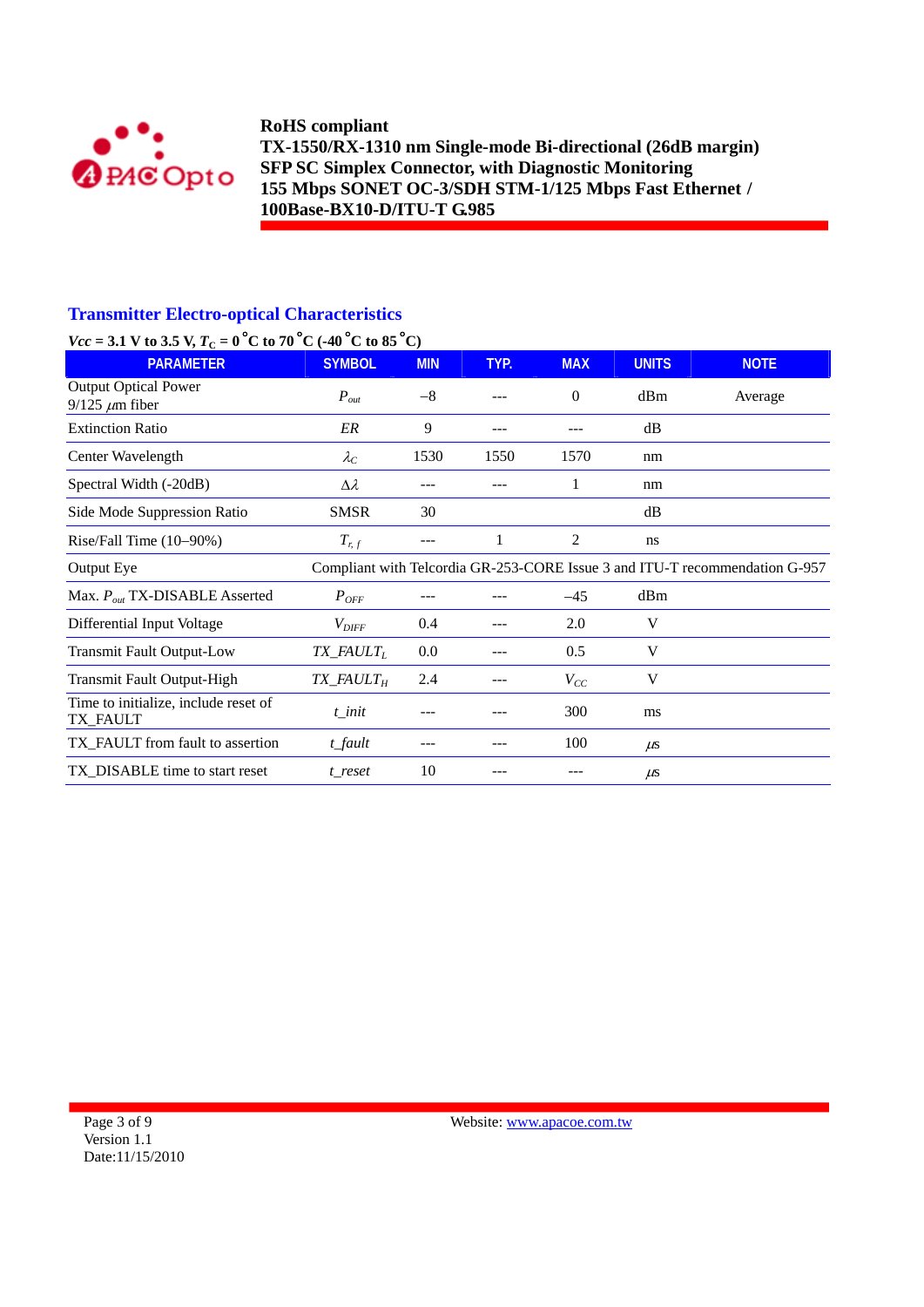

## **Receiver Electro-optical Characteristics**

# *Vcc* = 3.1 V to 3.5 V,  $T_c$  = 0 °C to 70 °C (-40 °C to 85 °C)

| $\frac{1}{2}$ to the $\frac{1}{2}$ in $\frac{1}{2}$ is the set of $\frac{1}{2}$ in $\frac{1}{2}$ is the set of $\frac{1}{2}$<br><b>PARAMETER</b> | <b>SYMBOL</b>     | <b>MIN</b>       | TYP. | <b>MAX</b> | <b>UNITS</b> | <b>NOTE</b>                |
|--------------------------------------------------------------------------------------------------------------------------------------------------|-------------------|------------------|------|------------|--------------|----------------------------|
| Optical Input Power-maximum                                                                                                                      | $P_{IN}$          | $\Omega$         |      |            | dBm          | $BER < 10^{-10}$           |
| RX Sensitivity @OC-3                                                                                                                             | $P_{IN}$          | ---              |      | $-34$      | dBm          | PRBS23, BER < $10^{-10}$   |
| RX Sensitivity @125Mbps                                                                                                                          | $P_{IN}$          | ---              |      | $-34$      | dBm          | PRBS7, BER < $10^{-10}$    |
| <b>Operating Center Wavelength</b>                                                                                                               | $\lambda_C$       | 1260             |      | 1360       | nm           |                            |
| <b>Optical Return Loss</b>                                                                                                                       | ORL               | 14               |      | ---        | dB           | $\lambda = 1260 - 1360$ nm |
| Optical isolation                                                                                                                                | <b>ISO</b>        | ---              |      | $-45$      | dB           | $\lambda = 1480 - 1600$ nm |
| Loss of signal-Deasserted                                                                                                                        | $P_{A}$           | ---              |      | $-34$      | dBm          |                            |
| Loss of signal-Asserted                                                                                                                          | $P_D$             | $-45$            |      | ---        | dBm          |                            |
| Differential Output Voltage                                                                                                                      | $V_{\text{DIFF}}$ | 0.5              |      | 1.2        | V            |                            |
| Receiver Loss of Signal Output<br>Voltage-Low                                                                                                    | $RX\_LOS_L$       | $\boldsymbol{0}$ | ---  | 0.5        | V            |                            |
| Receiver Loss of Signal Output<br>Voltage-High                                                                                                   | $RX\_LOS_H$       | 2.4              |      | $V_{CC}$   | V            |                            |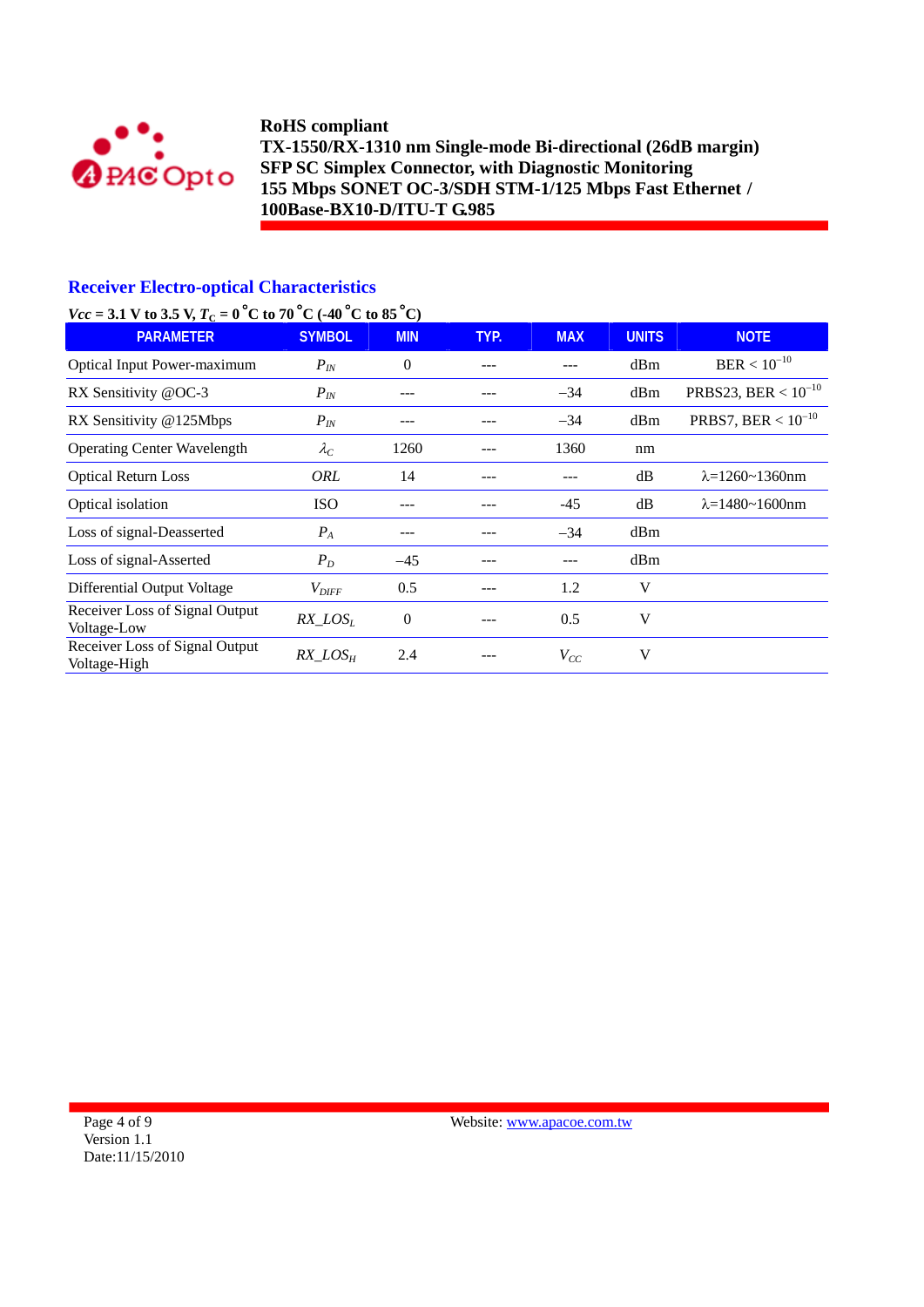

### **Block Diagram of Transceiver**



#### **Transmitter and Receiver Optical Sub-assembly Section**

A 1550 nm InGaAsP laser and an InGaAs PIN photodiode integrate with an WDM filter to form a bi-directional single fiber optical subassembly (OSA). The laser of OSA is driven by a LD driver IC which converts differential input LVPECL logic signals into an analog laser driving current. And, The photodiode of OSA is connected to a circuit providing post-amplification quantization, and optical signal detection.

### **TX\_FAULT**

When sensing an improper power level in the laser driver, the SFP set this signal high and turns off the Laser. TX\_FAULT can be reset with the TX\_DISABLE line. The signal is in TTL level.

### **TX\_DISABLE**

The TX\_DISABLE signal is high (TTL logic "1") to turn off the laser output.

#### **Receive Loss (RX\_LOS)**

The RX\_LOS is high (logic "1") when there is no incoming light from the companion transceiver. This signal is normally used by the system for the diagnostic purpose. The signal is operated in TTL level.

Page 5 of 9 Version 1.1 Date:11/15/2010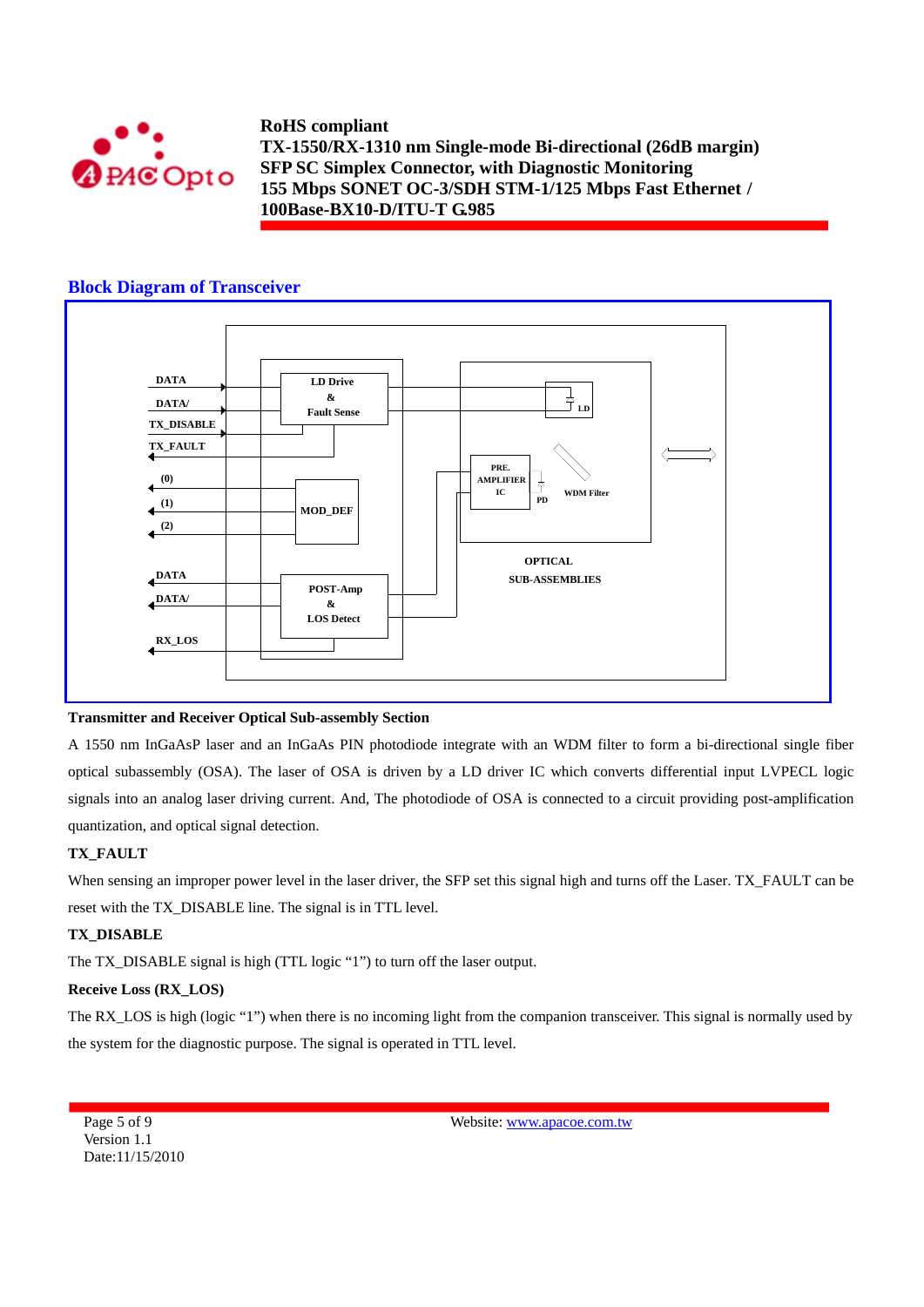



**Dimensions** 

Page 6 of 9 Version 1.1 Date:11/15/2010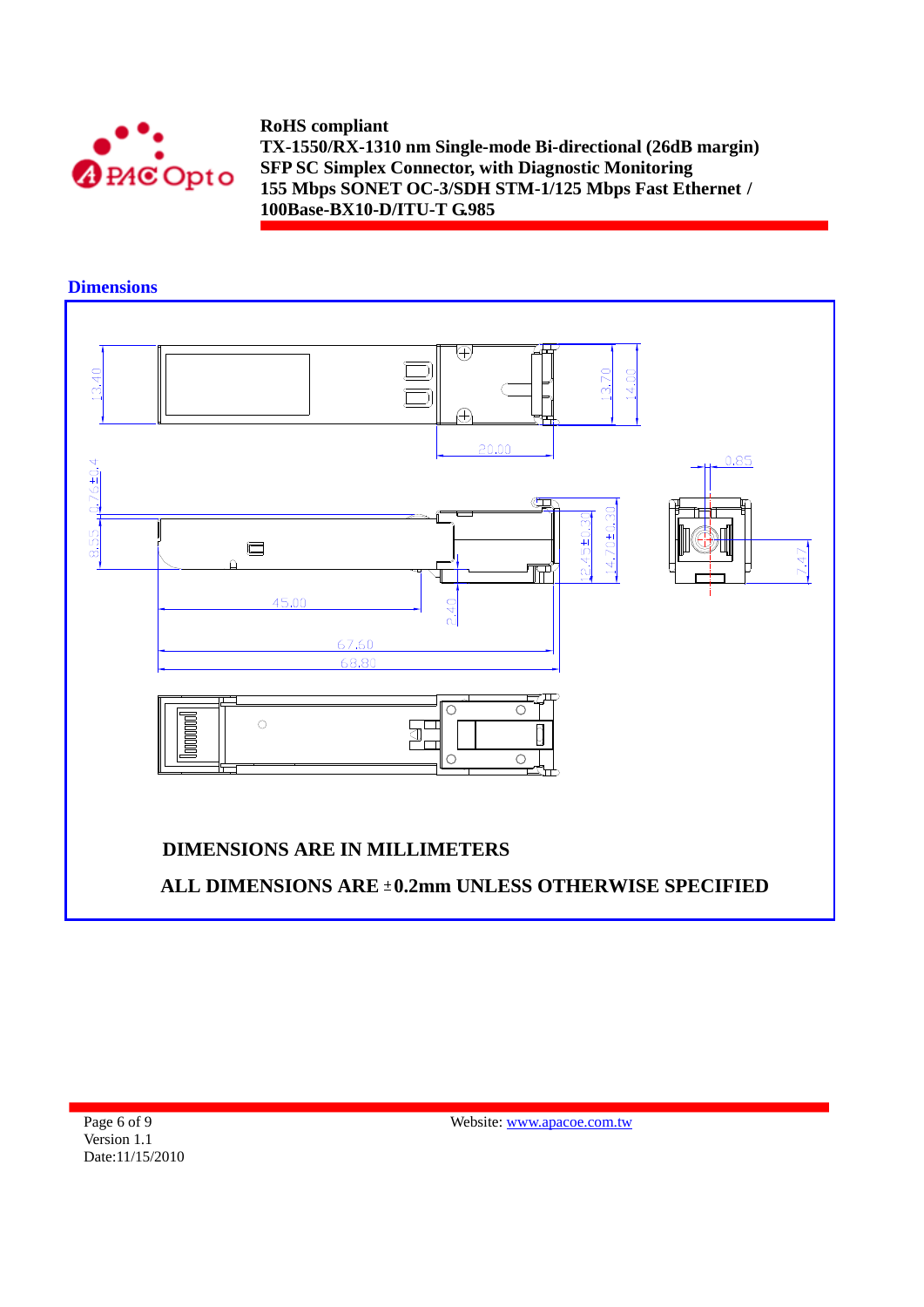

## **SFP host board mechanical layout**



Page 7 of 9 Version 1.1 Date:11/15/2010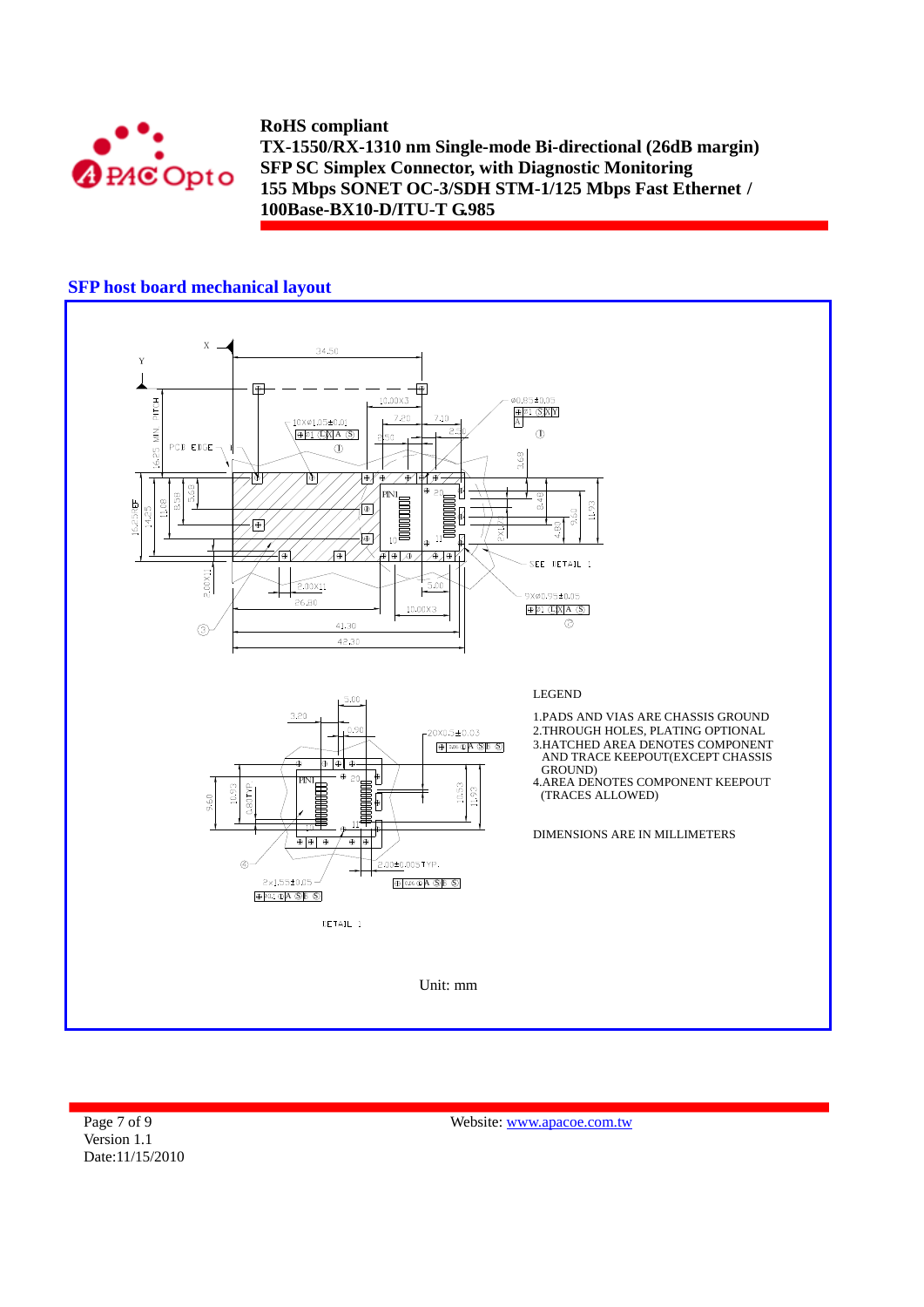

## **Pin Assignment**

# Pin-Out



| <b>Pin</b>     | <b>Signal Name</b>      | <b>Description</b>                                |
|----------------|-------------------------|---------------------------------------------------|
|                | $T_{GND}$               | <b>Transmit Ground</b>                            |
| $\overline{c}$ | TX_FAULT                | <b>Transmit Fault</b>                             |
| 3              | TX_DISABLE              | <b>Transmit Disable</b>                           |
| 4              | $MOD_$ <i>DEF</i> $(2)$ | SDA Serial Data Signal                            |
| 5              | $MOD_DEF(1)$            | <b>SCL Serial Clock Signal</b>                    |
| 6              | $MOD_DEF(0)$            | <b>TTL</b> Low                                    |
| 7              | <b>RATE SELECT</b>      | Open Circuit                                      |
| 8              | RX_LOS                  | Receiver Loss of Signal, TTL High, open collector |
| 9              | $R_{GND}$               | Receiver Ground                                   |
| 10             | $R_{GND}$               | Receiver Ground                                   |
| 11             | $R_{GND}$               | Receiver Ground                                   |
| 12             | $RX-$                   | Receive Data Bar, Differential PECL, ac coupled   |
| 13             | $RX+$                   | Receive Data, Differential PECL, ac coupled       |
| 14             | $R_{GND}$               | Receiver Ground                                   |
| 15             | $V_{CCR}$               | <b>Receiver Power Supply</b>                      |
| 16             | $V_{CCT}$               | <b>Transmitter Power Supply</b>                   |
| 17             | $T_{GND}$               | <b>Transmitter Ground</b>                         |
| 18             | $TX+$                   | Transmit Data, Differential PCEL, ac coupled      |
| 19             | $TX-$                   | Transmit Data Bar, Differential PCEL, ac coupled  |
| 20             | $T_{GND}$               | <b>Transmitter Ground</b>                         |

Page 8 of 9 Version 1.1 Date:11/15/2010